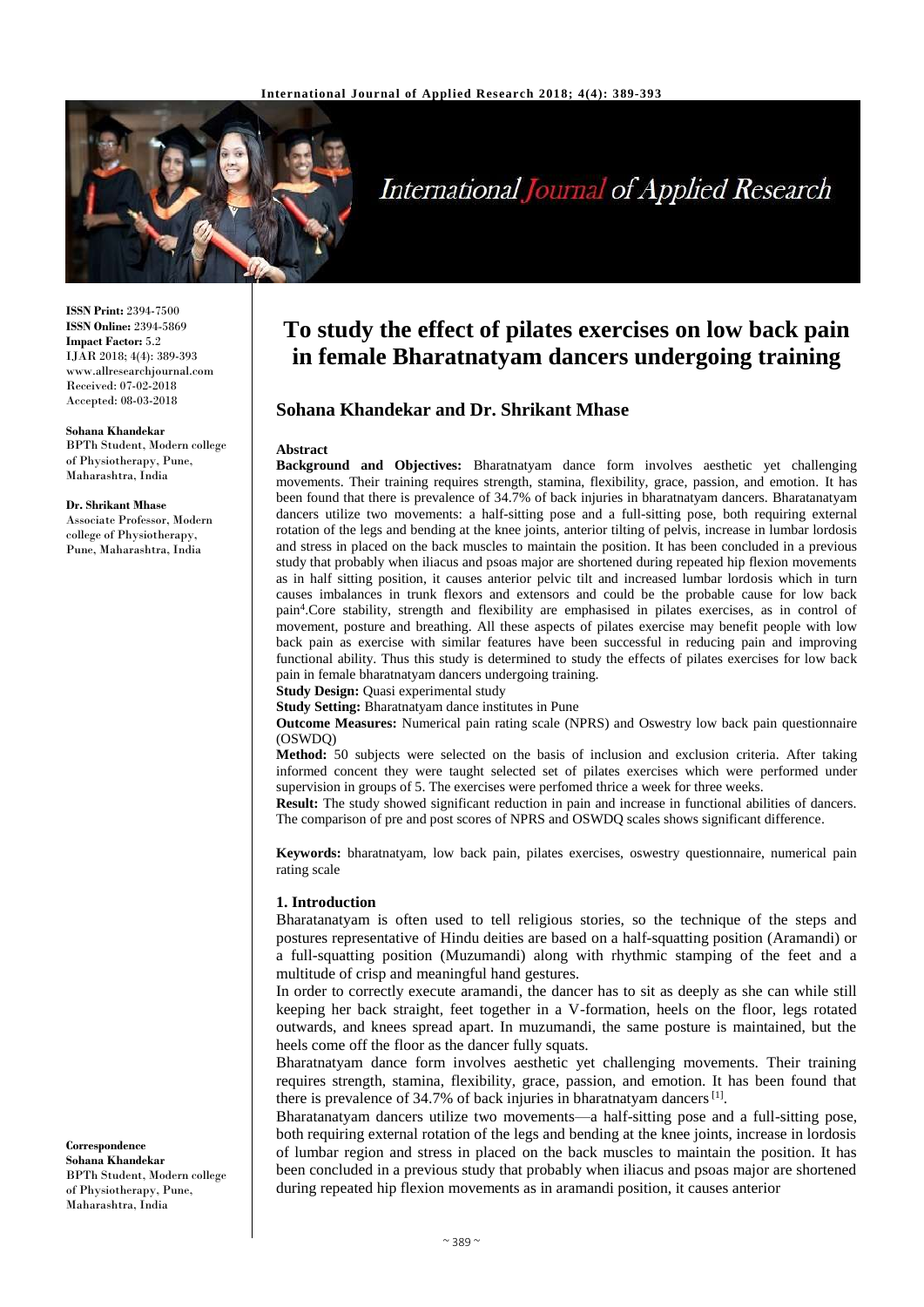pelvic tilt and increased lumbar lordosis which in turn causes imbalances in trunk flexors and extensors and could be the probable cause for low back pain [4] Pilates exercises is named after its founder joseph pilates, who developed a series of exercises in the 1920's to encourage physical and mental conditioning.

Core stability, strength and flexibility are emphasized in pilates exercises, as in control of movement, posture and breathing. All these aspects of pilates exercise may benefit people with low back pain as exercise with similar features have been successful in reducing pain and improving functional ability.

## **2. Objectives**

To study the effectiveness of pilates exercises on low back pain in female bharatnatyam dancers.

## **3. Hypothesis**

**Null hypothesis (H0):** There will be no effect of pilates exercises on low back pain in Bharatnatyam dancers.

**Alternate hypothesis (H1):** There will be an effect of pilates exercises on low back pain in Bharatnatyam dancers.

### **4. Review of Literature**

- 1. A study was conducted on "Dance related injuries among Bharatnatyam dancers"<sup>1</sup>by Paul, Joyce K and Satwanti Kapoor in 1998 The aim of the study was to investigate the occurrence of dance related injuries among bharatnatyam dancers. 80 subjects were taken to participate in the study and each group was studied for the occurrence of dance injuries. The study shows prevalance of 34.37% of back injuries in bharatnatyam dancers.<sup>1</sup>
- 2. A study was conducted on "The relation of backpain with increased lumbar lordosis and pelvic inclination angle in bharatnatyam dancers<sup>4</sup> by Shraddha pawar *et all* in 2015 The aim of the study was to assess the lumbar curvature and pelvic inclinations in Bharatnatyam dancers.80 subjects were taken out of which 40 belonged to experimental group(training for atleast 3yrs) and other 40 were non dancers. The study concluded that lumbar lordosis and pelvic inclination angle in bharatnatyam dancers is increased as compared to normal individuals leading to low back pain in bharatnatyam dancers<sup>[4]</sup>.
- 3. A study was conducted on "The effect of modified Pilates for active individuals with chronic non-specific low back pain" [2] by Valerie gladwell, samantha head, martin haggar and ralph beneke in 1998 The aim of the study was to see the effect of pilates program over chronic nonspecific LBP. The study included 49 individuals with chronic low back pain were randomly allocated to control ( $n = 24$ ) or Pilates group ( $n = 25$ ). Thirty-four individuals completed the study (14 and 20 individuals for control and Pilates group, respectively). The study concluded that Pilates used as a specific core stability exercise incorporating functional movements can improve non-specifi chronic low back pain in an active population compared to no intervention. Additionally, Pilates can improve general health, pain level, sports functioning, flexibility, and proprioception in individuals with chronic low back pain [2].

4. A study was conducted on"Effects of Pilates Exercise Programs in People With Chronic Low Back Pain"<sup>[9]</sup> by Antonino Patti, Giuseppe Messina, Maria Alessandra Montalto in January 2015 Subjects were selected presenting low back pain complaints, the pain was evaluated before and after intervention, using scale measures for pain that were validated for the measurement and the comparison. The study concluded that Pilates method is more effective than minimal physical exercise intervention in reducing pain and disability in the short-term period [9].

### **5. Methodology**

Study design - Quasi experimental study Sample size - 50 subjects<sup>[9]</sup>. Sampling design - Convenient sampling Study population - Young female Bharatnatyam dancers between 18 to 30yrs age Study setting - Bharatnatyam dance institutes in Pune Duration of  $study - 6$  months Intervention period - 3 weeks

### **6. Inclusion and exclusion criteria Inclusion criteria**

- 1. Female Bharatnatyam dancers undergoing training between ages 18- 30 years.
- 2. With minimum experience of 3 years  $[4]$ .
- 3. Regular training of at least 5 days a week and at least 1 hour a day
- 4. Dancers complaining of low back pain.
- 5. NPRS rating of at least 3 on 10

## **Exclusion criteria**

- 1. Dancers with history of surgery in past were excluded.
- 2. History of recent trauma, pathological conditions of spine i.e. fracture, cancer and inflammatory disease, degenerative changes of spine, congenital abnormalities of spine, nerve root compression.
- 3. Any neurological and cardiac condition contraindicating the exercise protocol.
- 4. Patient in already involved in regular pilates classes.

## **7. Materials**

- 1. Pen
- 2. Paper
- 3. Oswestry low back pain assessment scale
- 4. Consent letter
- 5. Pilates mat

### **8. Outcome measures**

- 1. Numerical pain rating scale. [Reliability-0.877 and Validity- 0.71]
- 2. Oswestry scale for low back pain disability questionnaire assessment. [Reliability-0.96 and Validity-0.95]

### **9. Procedure**

Subjects were selected for the study based on the inclusion and exclusion criteria. Procedure was explained to them. Pain-Numerical pain rating scale scores and Oswestry low back pain disability questionnaire scores were recorded before commencing the pilates exercise program.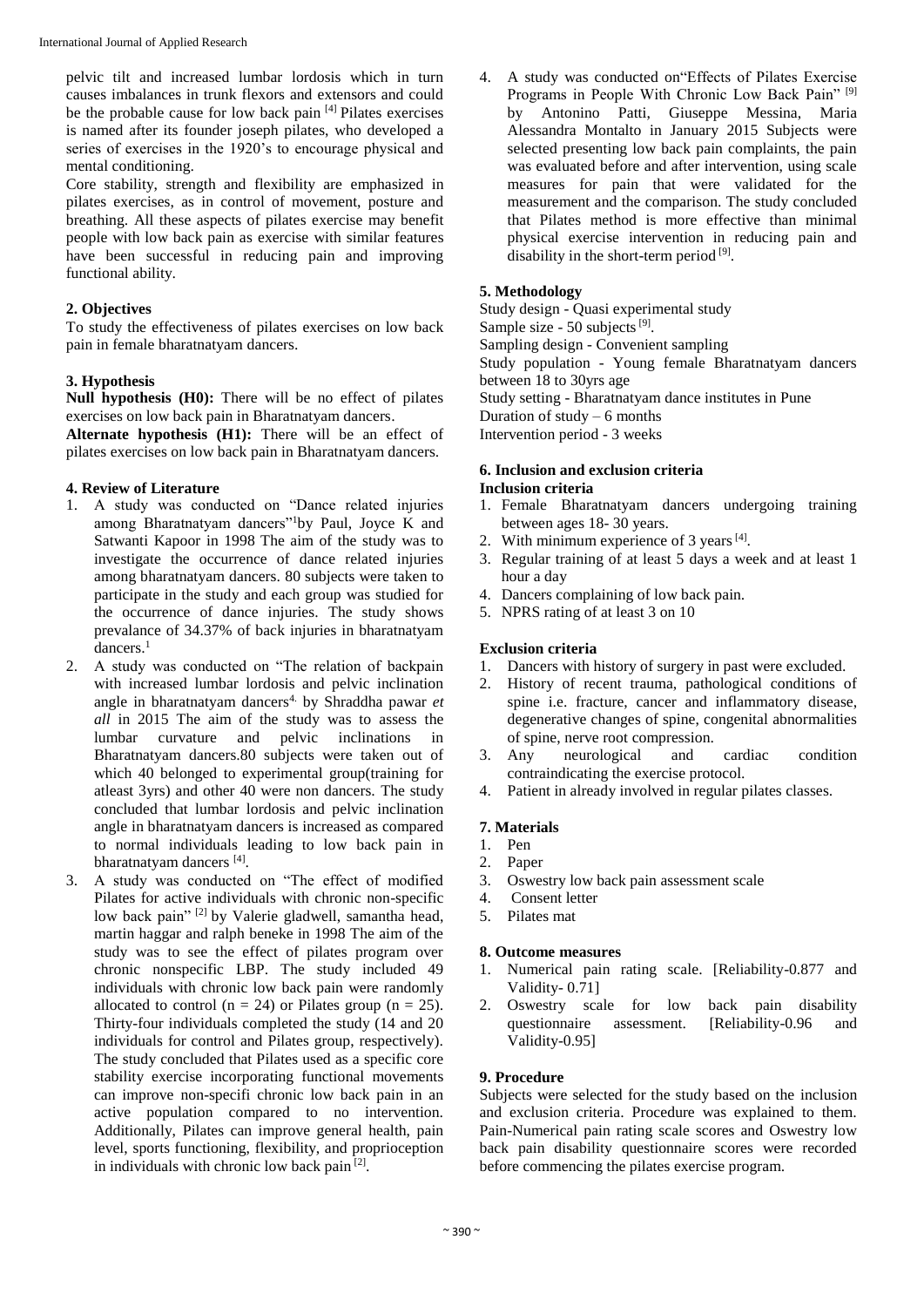Subjects were thoroughly explained about the exercise programme and taught the exercises. Subjects were asked to perform the exercises 3 times per week for 3weeks under supervision. After three weeks subjects were evaluated for pain NPRS and Oswestry low back pain assessment scale scores were recorded.

## **Pilates protocol**

5 key elements to be taught to the subjects before commencing the pilates protocol.

- Neutral spine
- Centering
- **Shoulder blade placement**
- Rib cage placement
- Head and neck placement

## **Pilates protocol**

- **1. Pilates pelvic tilt:** Inhale. Exhale: press back on the floor and pull the bellybutton in. Inhale to release back to the floor, or go on to pelvic curl. Press down through your fe*et all* owing the tailbone to begin to curl up toward the ceiling. The hips raise, then the lower spine, and, finally, the middle spine. Exhale: As you let your breath go, use abdominal control to roll your spine back down to the floor. Repeat this exercise 3 to 5 times
- **2. Swan preps:** Swan prep strengthens the back extensors, the muscles that hold us upright. These muscles are often weak and over-stretched in bharatnatyam dancers. Begin Pilates Swan Prep: Lie on the mat face down. Keep your arms close to your body as you bend your elbows to bring your hands under your shoulders. Shoulders should be away from the ears. Engage your abdominal muscles, lifting your belly button up away from the mat. The abdominals remain lifted throughout the exercise. Inhale: Lengthen your spine. Exhale: Keep your abdominals lifted as you release the arc, lengthening your spine as your torso returns to the mat in a sequential way: lowbelly, mid-belly, low-ribs and so on. Repeat 3 to 5 times
- **3. One leg circle:** This is one of the best exercises for core strengthening as abdominal muscles must work hard to keep pelvis and shoulders stable. Start with rest position. Level 1) Inhale to prepare. Exhale, float the left leg into tabletop position, inhale and hold the table top position. Exhale and circle outwards and downwards in clockwise direction in a small and controlled ROM. Inhale complete the circle on this leg by circling inward and upward to finish were the circle started [ exhales as leg circles away from body and inhale as leg circles towards the body]repeat 8-10 times. Level2) Inhale to prepare. Exhale, float the left leg into tabletop position and continue extending the left knee. A minimum 70degrees hip flexion with an extended knee should be achieved. f this is not achievable then allow slight knee flexion. Repeat level 1 flex the leg in table top position then lower this leg onto the mat repeat on right leg.
- **4. Kneeling arm and leg reach:** Begin Pilates Kneeling Arm and Leg Reach: Your hands are directly under your shoulders and your knees are directly under your hips. Make your legs and feet parallel and hip distance apart. Your back is in a neutral spine position. Don't let your back sag or arch up. Extend your right arm straight in front of you and your left leg straight behind you at the

same time. Your arm and leg will be parallel to the floor. Balance. Hold one to three breaths. Exhale: Return to hands and knees. Inhale: Extend your left arm straight in front of you and your right leg straight behind you at the same time. Repeat this exercise 3 to 5 times

**5. Side kick:** This side lying stability exercise is very useful for strengthening of hip, thighs and abdominal muscles. Side lying. Underneath arm outstretched in alignment with trunk with head resting on arm, hips bent slightly knees bent upto 90degrees, other top hand resting on the mat in front of the waist. Level 1) Inhale to prepare. Exhale and lift top leg to hip height then glide thid top leg forward from the hip joint. Keeping knee bent and other leg at height. Inhale and glide thid leg back into alignment with trunk. Repeat 8-10 times on each side. Level 2) extend both legs and flex your ankles. Inhale to prepare. exhale and lift top leg, glide the leg forward from the hip joint. Inhale and glide this leg back into alignment with trunk. Repeat 8-10 times

## **10. Data and statistical analysis**

Statistical analysis was conducted using INSTAT<sup>TM</sup> for Windows. The difference in pre and post treatment values of NPRS and Oswestry low back pain disability questionnaire (OSWDQ) was compared by using paired t test.

## **1. Demographic Data**

Age distribution



**Fig 1:** Age distribution.

## **2. NPRS**

The comparison of pre and post treatment values of NPRS scores shows a significant difference.

**Table 2:** Pre and Post comparison of NPRS scores.

|                    | <b>Pre treatment</b> | <b>Post treatment</b> |  |
|--------------------|----------------------|-----------------------|--|
| Mean               | 4.740                | 1.180                 |  |
| Standard deviation | 0.8033               | 0.4819                |  |
| T value            | 41.169               |                       |  |
| P value            | 0.0001               |                       |  |
| significance       | Highly significant   |                       |  |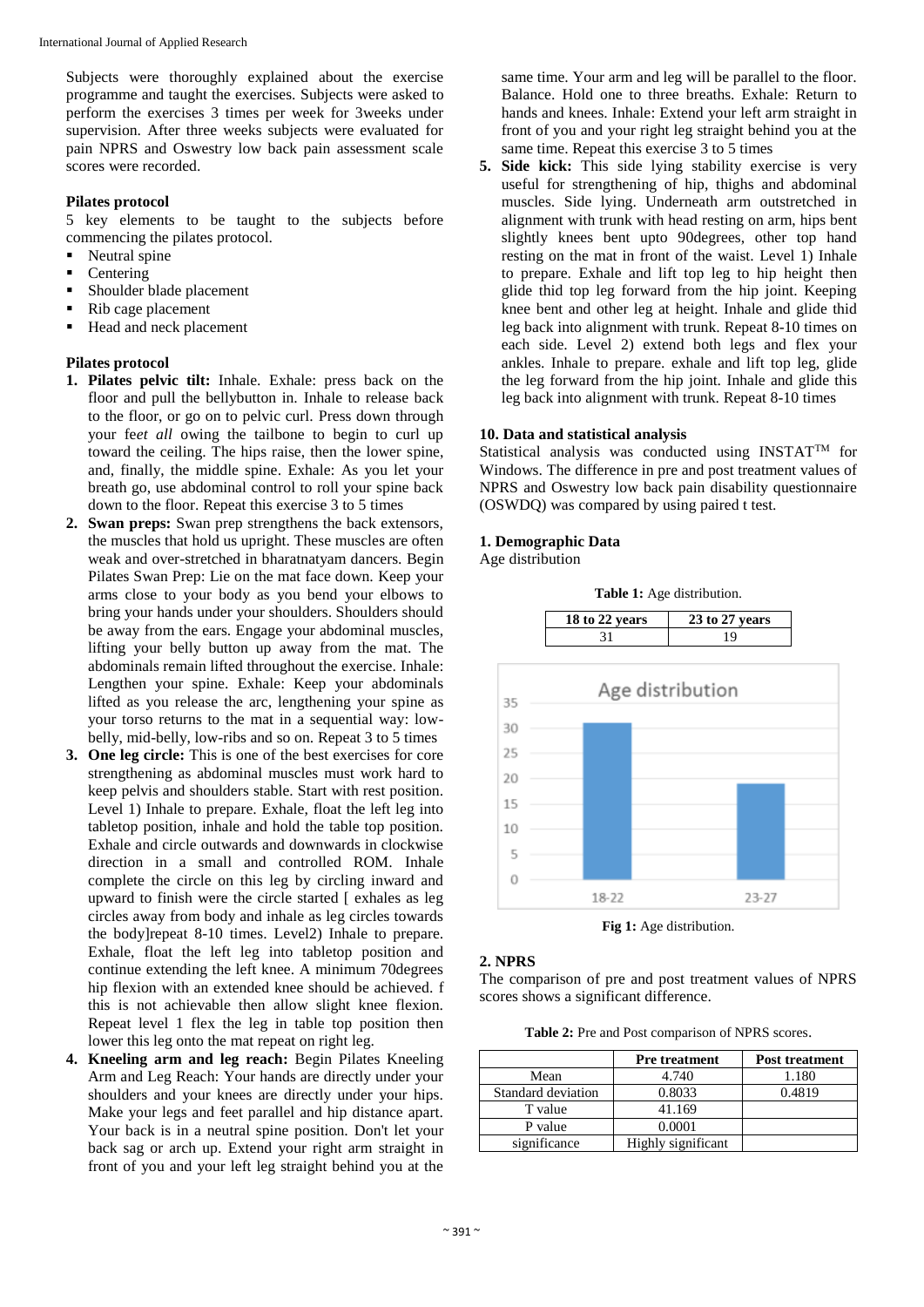

**Fig 2:** Pre and Post comparison of NPRS scores.

#### **3. Oswestry low back pain disability questionnaire**

The comparison of pre and post treatment values of Oswestry low back pain disability questionnaire scores shows significant

|                    | <b>Pre</b> treatment | <b>Post treatment</b> |  |
|--------------------|----------------------|-----------------------|--|
|                    | 6.860                | 1.760                 |  |
| Standard deviation | 1.927                | 0.6869                |  |
| P value            | 0.0001               |                       |  |
| T value            | 25.968               |                       |  |
| significance       | Highly significant   |                       |  |





**Fig 3:** Pre and Post comparison of Oswestry scale scores

#### **11. Result**

Comparison of NPRS and Oswestry low back pain disability questionnaire pre and post treatment mean values.

**Table 4:** Comparison of difference in pre and post NPRS and Oswestry scale scores, t value and p value.

| Variable                  | Pre             | Post  | <b>T</b> value | <b>P</b> value |
|---------------------------|-----------------|-------|----------------|----------------|
| NPRS                      | 4.740           | 1.180 | 41.169         | 0.0001         |
| <b>Oswestry LBP Scale</b> | $6.860$   1.760 |       | 25.968         | 0.0001         |

50 subjects were selected based on the inclusion and exclusion criteria. The study group were explained about the pilates exercises. The exercises were performed under supervision in groups for 3 days in a week for three weeks. The values of NPRS and OSWDQ scales were recorded before and after commencing the pilates protocol. The pre and post analysis using paired t test revealed a statistically significant ( $p < 0.0001$ ) difference among the group between pre test and post test scores The mean values obtained by the pre and post treatment NPRS scores(4.740 pre and 1.180

post which is lesser than pre treatment sore) shows a significant difference. The mean values obtained by the pre and post treatment OSWDQ scores (6.860 pre and 1.760 post which is lesser than the pre treatment score) shows a significant difference. Thus indicating improvement post treatment.

#### **12. Discussion**

This study was intended to see the effectiveness of pilates exercises on low back pain in bharatnatyam dancers. The results show that the exercises were effective in reducing lower back pain in these dancers.

A study was conducted by Shraddha pawar *et all* on lumbar lordosis and pelvic inclination angle in bharatnatyam dancers. 80 subjects were assessed for lumbar lordosis and pelvic inclination angle. The study concluded that thelumbar lordosis angle and the pelvic inclination angle in bharatnatyam dancers is more than the non-dancers. They also proved that there is linear correlation between the two measurements which explains the pelvic posture and the lumbar spine posture in bharatanatyam dancers. The theoretical findings that deviations in the lumbar lordosis are contributing factor to low back pain Back pain in bharatnatyam dancers has been associated with the increased lumbar lordosis and anterior tilting of pelvis<sup>4</sup>. Both these alterations in alignment are corrected through pilates exercises. The deeper abdominal muscles, including the m. transversus abdominis (TA), m. multifidus (MF), pelvic floor muscles, and the diaphragm muscle are the core muscles involved in core activity. Pilates techniques aim to specifically train all the above mentioned "core muscles" submaximally to increase the tone and strength of these muscles, to lengthen and stretch the lumbar spine thus decreasing compression of the joints, and cause an alteration in the tilt of the pelvis. A study was conducted by Joyee K Paul and Satwanti Kapoor on dance related injuries among bharatnatyam dancers which showed prevalence of 34.37% of back pain in bharatnatyam dancers<sup>1</sup>. In this study pilates exercises are proved to be effective in reducing low back pain in bharatnatyam dancers.

#### **13. Limitations**

Subjects could not be followed up after study duration.

#### **Future Scope**

It can be further studied on a larger population. There can be a control group to compare the effect. There can be comparison between a conventional protocol and pilates protocol. The study can include other age groups.

#### **14. Conclusion**

PILATES was proved to be effective in treating low back pain in female bharatnatyam dancers undergoing training.

#### **15. References**

- 1. Paul JK, Kapoor S. Dance related injuries among Bharatanatyam dancers. Indian Anthropological association. JSTOR. 1998; 28(2):21-33.
- 2. Valerie Gladwell, Samantha Head, Martin Haggar, Ralph Beneke. Does a Program of Pilates Improve Chronic Non-Specific Low Back Pain. Journal of sports rehabilitation. 2006; 15(4):338-350.
- 3. Avanthi Meduri. Bharatanatyam as a Global Dance: Some Issues in Research, Teaching, and Practice.